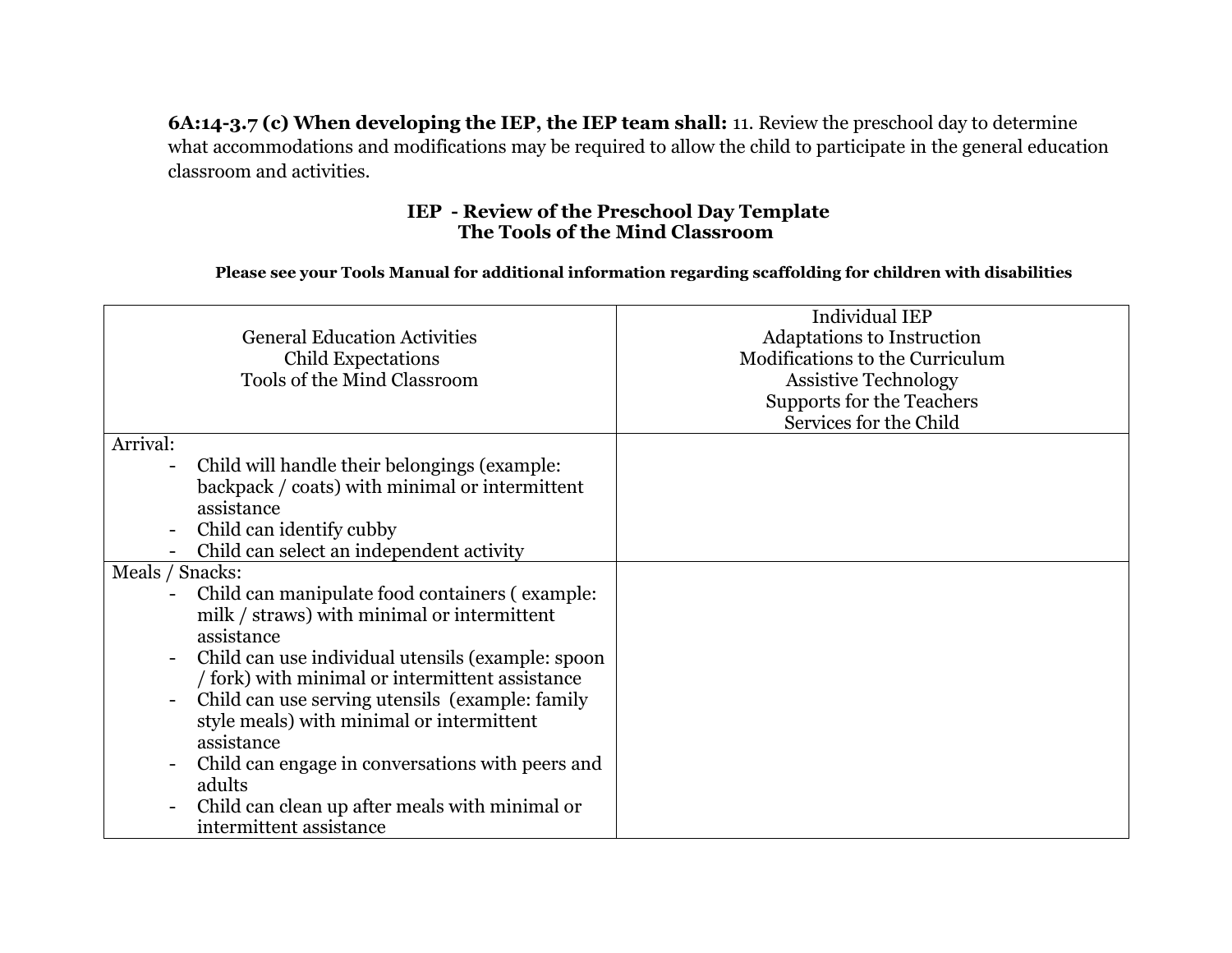| Opening Group (10-15 minutes)                                                                                                                                                                                                                                                                                                                                                                                                                                                                                                                                                                                                                                                                                                                                         |  |
|-----------------------------------------------------------------------------------------------------------------------------------------------------------------------------------------------------------------------------------------------------------------------------------------------------------------------------------------------------------------------------------------------------------------------------------------------------------------------------------------------------------------------------------------------------------------------------------------------------------------------------------------------------------------------------------------------------------------------------------------------------------------------|--|
| Child can find place in Opening Group time<br>(example: find place to sit on carpet) with<br>minimal or intermittent assistance<br>Child can participate in "Weather", "Share the<br>News" and "Message of the Day" by verbally<br>responding to the teacher with minimal or<br>intermittent assistance<br>Child can participate in "Timeline" by verbally<br>responding to the teacher and imitating the<br>movements of the teacher with minimal or<br>intermittent assistance<br>Child can participate in "Freeze Game" by<br>stopping on auditory cue and imitating the large<br>muscle movements of the teacher with minimal<br>or intermittent assistance<br>Child can participate in singing songs and finger<br>plays with minimal or intermittent assistance |  |
| <b>Mystery Games</b>                                                                                                                                                                                                                                                                                                                                                                                                                                                                                                                                                                                                                                                                                                                                                  |  |
| Child can participate in the Mystery Games<br>format during different parts of the school year.<br>For example: identify their written name and<br>then use the name tag to record their response to<br>a question or puzzle with minimal or intermittent<br>assistance                                                                                                                                                                                                                                                                                                                                                                                                                                                                                               |  |

Г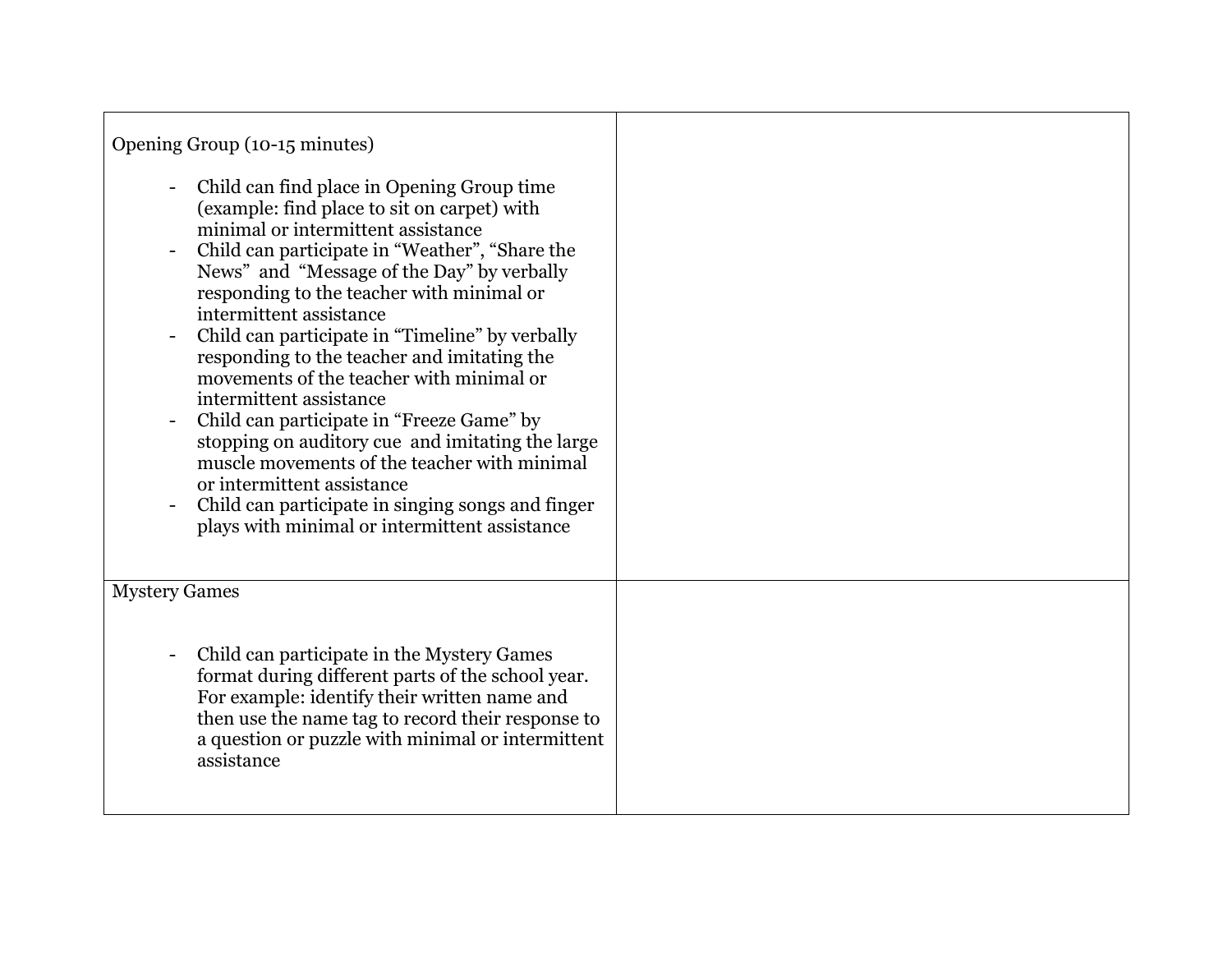| Play Planning (10-15 minutes)<br>Child can develop a plan for play as per their<br>individual scaffold<br>Child can communicate to the teacher their plan<br>for play with minimal or intermittent assistance                                                                                                                                                                                                                                                                                                                                                    |  |
|------------------------------------------------------------------------------------------------------------------------------------------------------------------------------------------------------------------------------------------------------------------------------------------------------------------------------------------------------------------------------------------------------------------------------------------------------------------------------------------------------------------------------------------------------------------|--|
| Make Believe Play (substantial portion of the day)<br>Child can engage in child initiated activity<br>Child can remain in interest area to carry out<br>their play plan<br>Child uses a variety of materials and tools in play<br>with minimal or intermittent assistance<br>Play skills reflect developmental expectations of<br>same age peers<br>Child will play with peers in centers similar to<br>same age peer<br>Child will initiate and maintain conversations<br>with adults and peers similar to same aged peer<br>Child will follow clean up routine |  |
| Small Group Activities (10-15 minutes)<br>Child can participate in Small Group Literacy and<br>Small Group Math/Science activities of listening/<br>responding, with minimal or intermittent<br>assistance                                                                                                                                                                                                                                                                                                                                                       |  |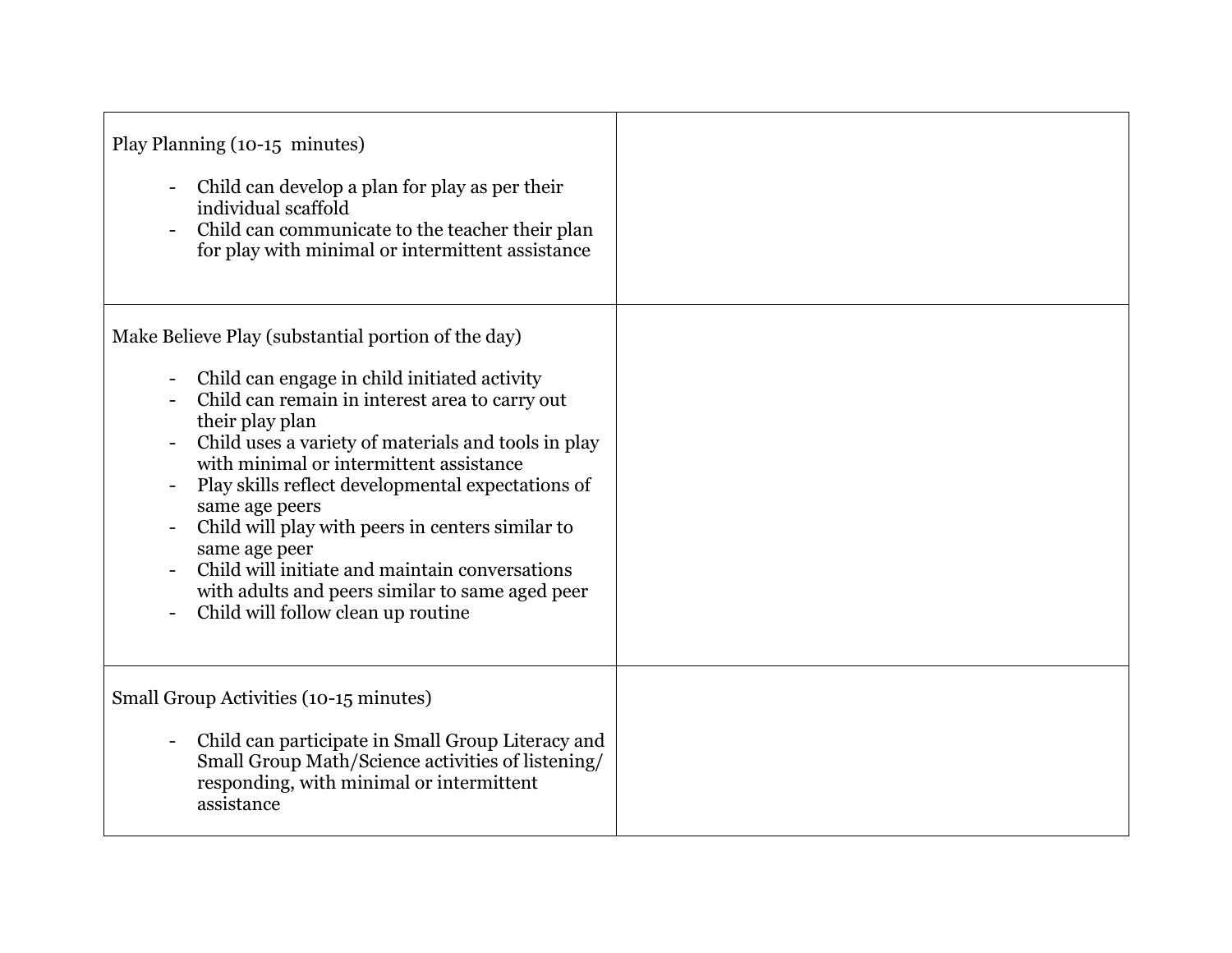| Child can participate in Small Group Literacy and<br>Small Group Math/Science activities that include<br>fine motor skills with minimal or intermittent<br>assistance<br>Child can participate in Small Group Literacy and<br>Small Group Math/Science activities that include<br>socialization skills with minimal or intermittent<br>assistance<br>Child can participate in Small Group Literacy and<br>Small Group Math/Science activities that include<br>self regulation skills with minimal or intermittent<br>assistance |  |
|---------------------------------------------------------------------------------------------------------------------------------------------------------------------------------------------------------------------------------------------------------------------------------------------------------------------------------------------------------------------------------------------------------------------------------------------------------------------------------------------------------------------------------|--|
| Large Group Activities (10 minutes)<br>Child can participate in the "Buddy Reading"<br>activity by reading / retelling the story of a book<br>aloud to a peer or listening / asking questions of a<br>peer who is reading with minimal or intermittent<br>assistance<br>Child can participate in the "Graphics Practice"<br>activity by using fine motor skills to imitate                                                                                                                                                      |  |
| patterns on paper and stopping on a auditory cue<br>with minimal or intermittent assistance                                                                                                                                                                                                                                                                                                                                                                                                                                     |  |
| Outdoor (30 minutes)                                                                                                                                                                                                                                                                                                                                                                                                                                                                                                            |  |
| Child can use outdoor equipment and materials<br>as intended (example: climb, pedal, steer) with<br>minimal or intermittent assistance                                                                                                                                                                                                                                                                                                                                                                                          |  |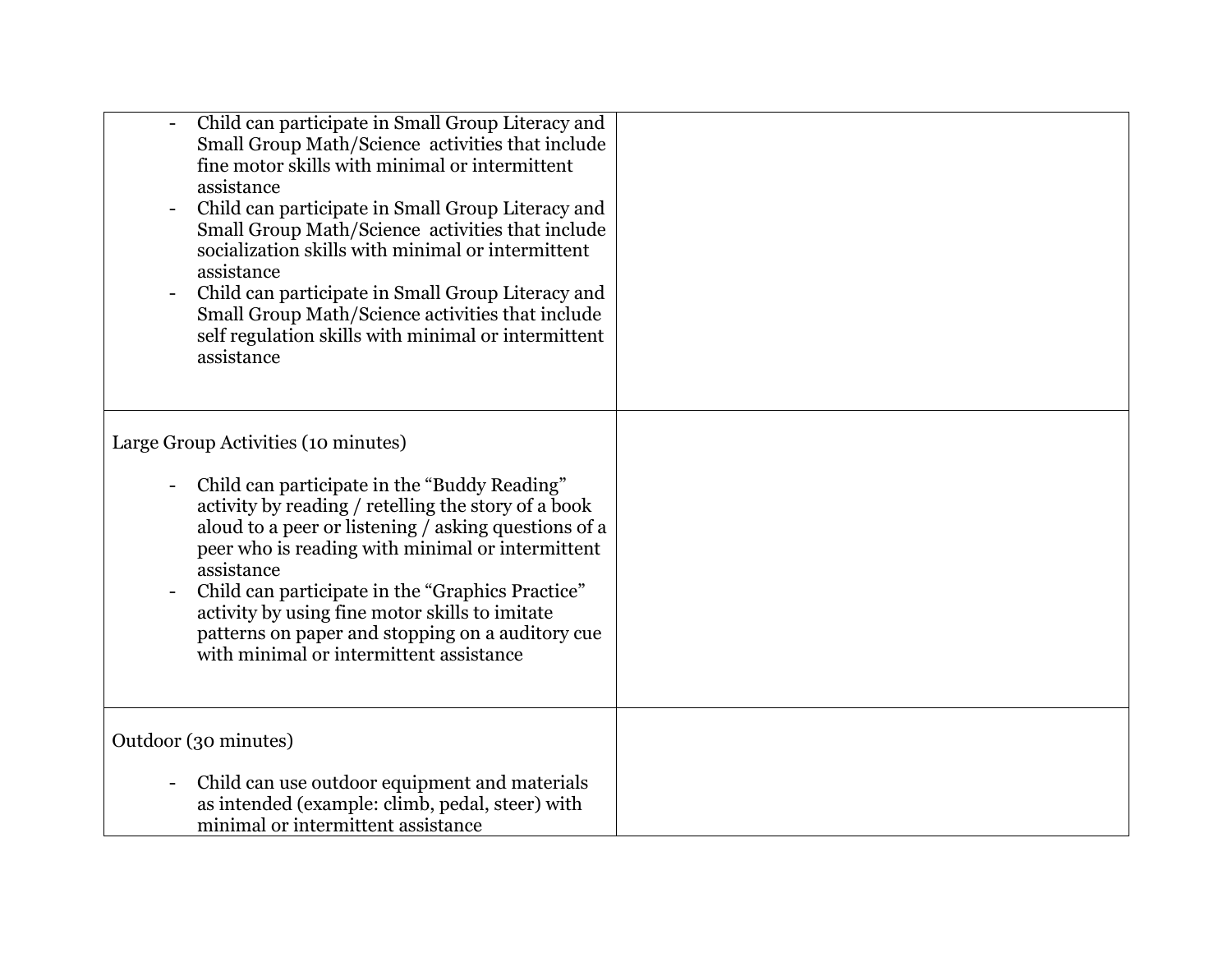| Gross Motor skills reflect developmental<br>expectations of same age peers<br>Child will initiate and maintain conversations<br>with adults and peers similar to same aged peer                                                                                                                                                                                                                                            |  |
|----------------------------------------------------------------------------------------------------------------------------------------------------------------------------------------------------------------------------------------------------------------------------------------------------------------------------------------------------------------------------------------------------------------------------|--|
| Self Help Skills (throughout day)<br>Child can express need to use the bathroom with<br>minimal or intermittent questioning<br>Child can manage own clothing with minimal or<br>intermittent assistance<br>Child can use the toilet with minimal or<br>intermittent assistance<br>Child can use toilet paper with minimal or<br>intermittent assistance<br>Child can wash hands with minimal or<br>intermittent assistance |  |
| Rest Time (20-30 minutes in full day program)<br>Child can prepare own materials for rest time<br>(example: put sheet on cot) with minimal or<br>intermittent assistance<br>Child can remain in quiet activity if they are not<br>resting<br>Child can follow clean up routine                                                                                                                                             |  |